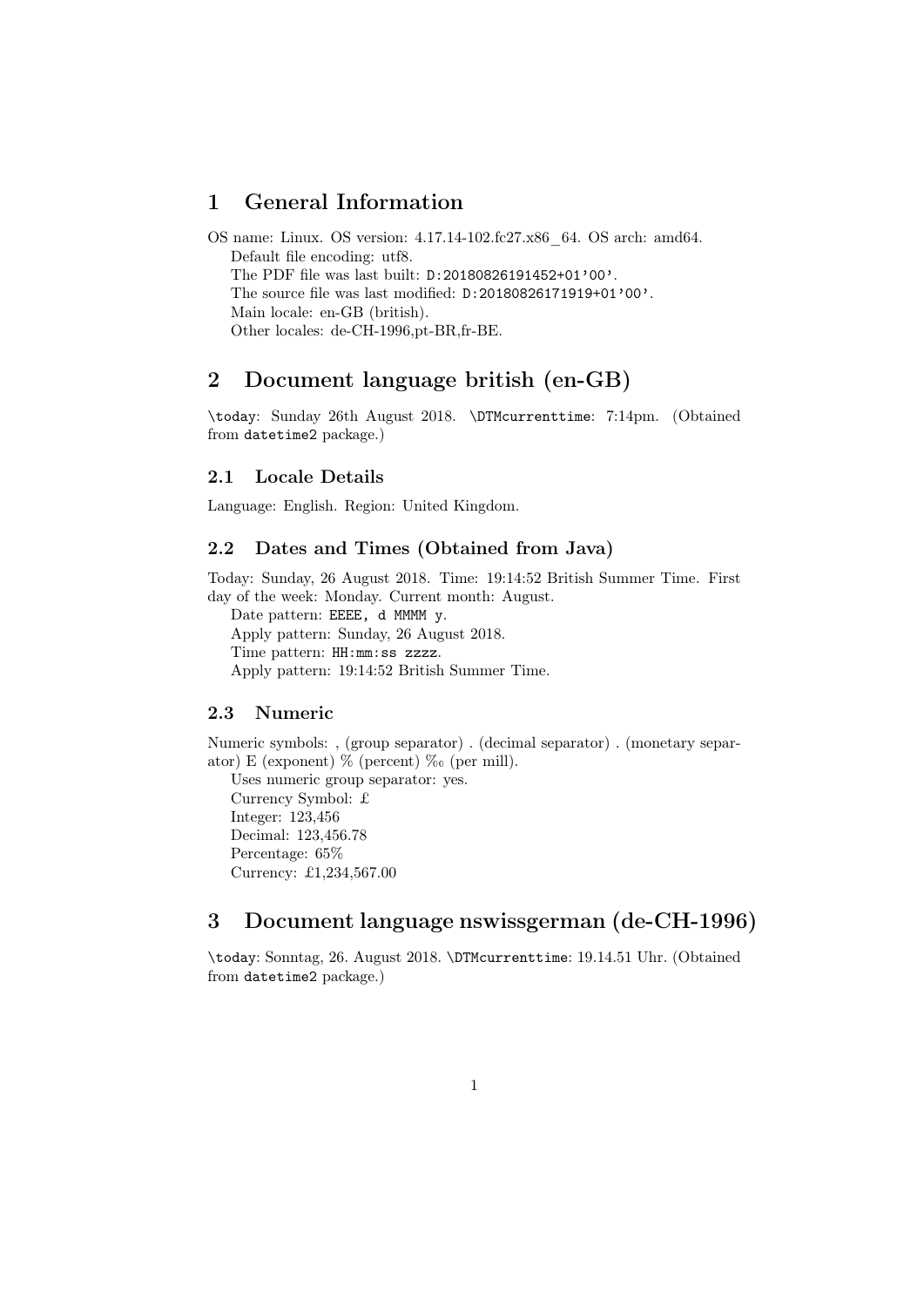## 3.1 Locale Details

Language: Deutsch. Region: Schweiz.

### 3.2 Dates and Times (Obtained from Java)

Today: Sonntag, 26. August 2018. Time: 19:14:52 Greenwich Summer Time. First day of the week: Montag. Current month: August. Date pattern: EEEE, d. MMMM y.

Apply pattern: Sonntag, 26. August 2018. Time pattern: HH:mm:ss zzzz. Apply pattern: 19:14:52 Greenwich Summer Time.

### 3.3 Numeric

Numeric symbols: ' (group separator) . (decimal separator) . (monetary separator) E (exponent)  $\%$  (percent)  $\%$  (per mill).

Uses numeric group separator: yes. Currency Symbol: SFr. Integer: 123'456 Decimal: 123'456.78 Percentage: 65 % Currency: SFr. 1'234'567.00

# 4 Document language french (fr-BE)

\today: dimanche 26 août 2018. \DTMcurrenttime: 19 h 14. (Obtained from datetime2 package.)

## 4.1 Locale Details

Language: français. Region: Belgique.

## 4.2 Dates and Times (Obtained from Java)

Today: dimanche 26 août 2018. Time: 19 h 14 min 52 s Greenwich Summer Time. First day of the week: lundi. Current month: août.

Date pattern: EEEE d MMMM y. Apply pattern: dimanche 26 août 2018. Time pattern: H 'h' mm 'min' ss 's' zzzz. Apply pattern: 19 h 14 min 52 s Greenwich Summer Time.